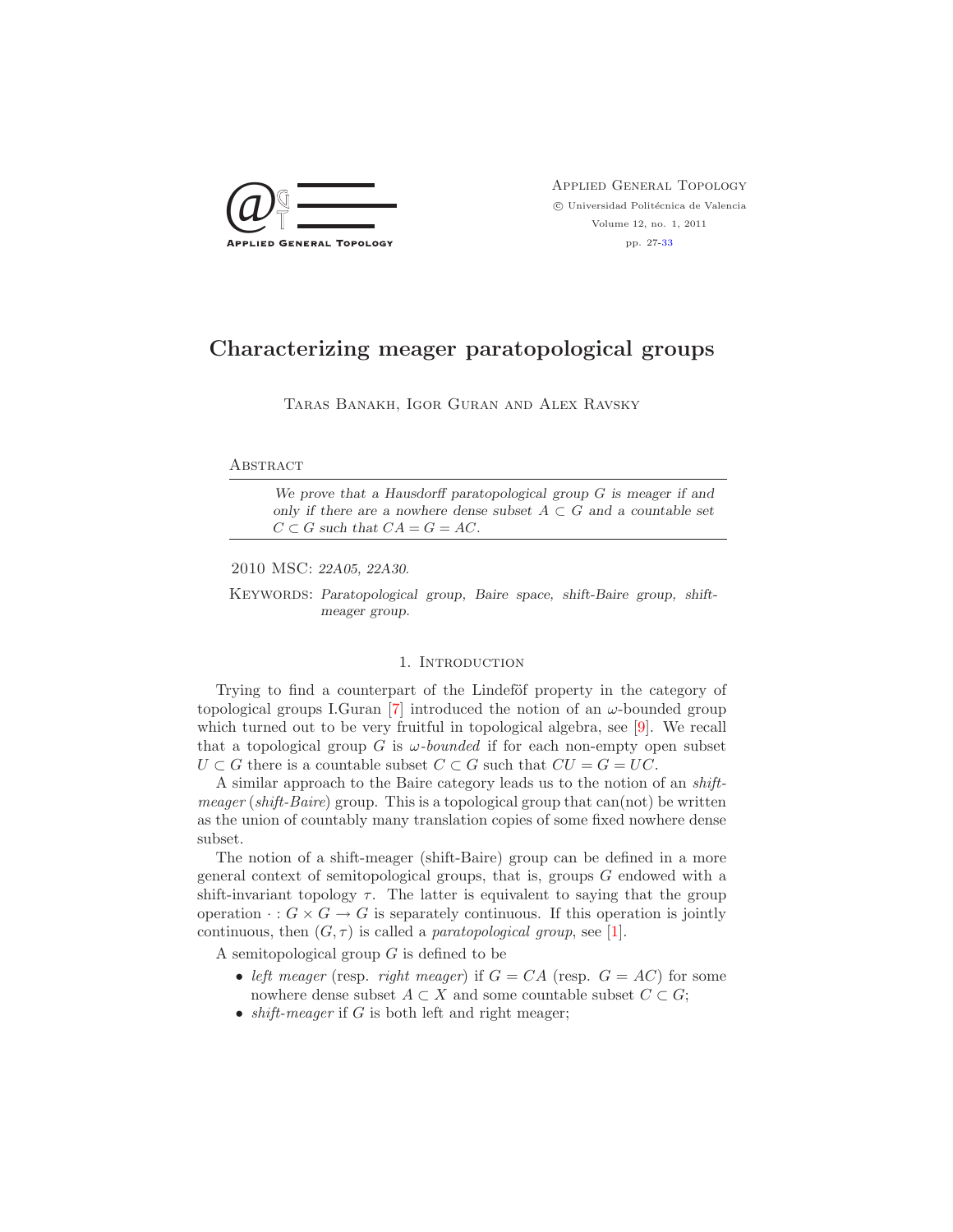- left Baire (resp. right Baire) if for every open dense subset  $U \subset X$ and every countable subset  $C \subset G$  the intersection  $\bigcap_{x \in C} xU$  (resp.  $\bigcap_{x \in C} Ux$  is dense in G;
- $shift\text{-}Baire$  if G is both left and right Baire.

For semitopological groups those notions relate as follows:



<span id="page-1-1"></span>The following theorem implies that for Hausdorff paratopological groups all the eight properties from this diagram are equivalent.

Theorem 1.1. A Hausdorff paratopological group G is meager if and only if G is shift-meager.

This theorem will be proved in Section [4.](#page-5-0) The proof is based on Theorem [2.1](#page-1-0) giving conditions under which a meager semitopological group is left (right) meager and Theorem [3.2](#page-4-0) describing some oscillator properties of 2-saturated Hausdorff paratopological groups.

## 2. Shift-meager semitopological groups

In this section we search for conditions under which a given meager semitopological group is left (right) meager.

Following [\[3\]](#page-6-4), [\[4\]](#page-6-5) and [\[5\]](#page-6-6), [\[6\]](#page-6-7), we define a subset  $A \subset G$  of a group G to be

- left large (resp. right large) if  $G = FA$  (resp.  $G = AF$ ) for some finite subset  $F \subset G$ ;
- left P-small (resp. right P-small) if there is an infinite subset  $B \subset G$ such that the indexed family  $\{bA\}_{b\in B}$  (resp.  $\{Ab\}_{b\in B}$ ) is disjoint.

<span id="page-1-0"></span>Theorem 2.1. A meager semitopological group G is left (right) meager provided one of the following conditions holds:

- (1) G contains a non-empty open left (right) P-small subset;
- (2) G contains a sequence  $(U_n)_{n\in\omega}$  of pairwise disjoint open left (right) large subsets;
- (3) G contains sequences of non-empty open sets  $(U_n)_{n\in\omega}$  and points  $(g_n)_{n\in\omega}$ such that the sets  $g_n U_n U_n^{-1}$  (resp.  $U_n^{-1} U_n g_n$ ),  $n \in \mathbb{N}$ , are pairwise disjoint.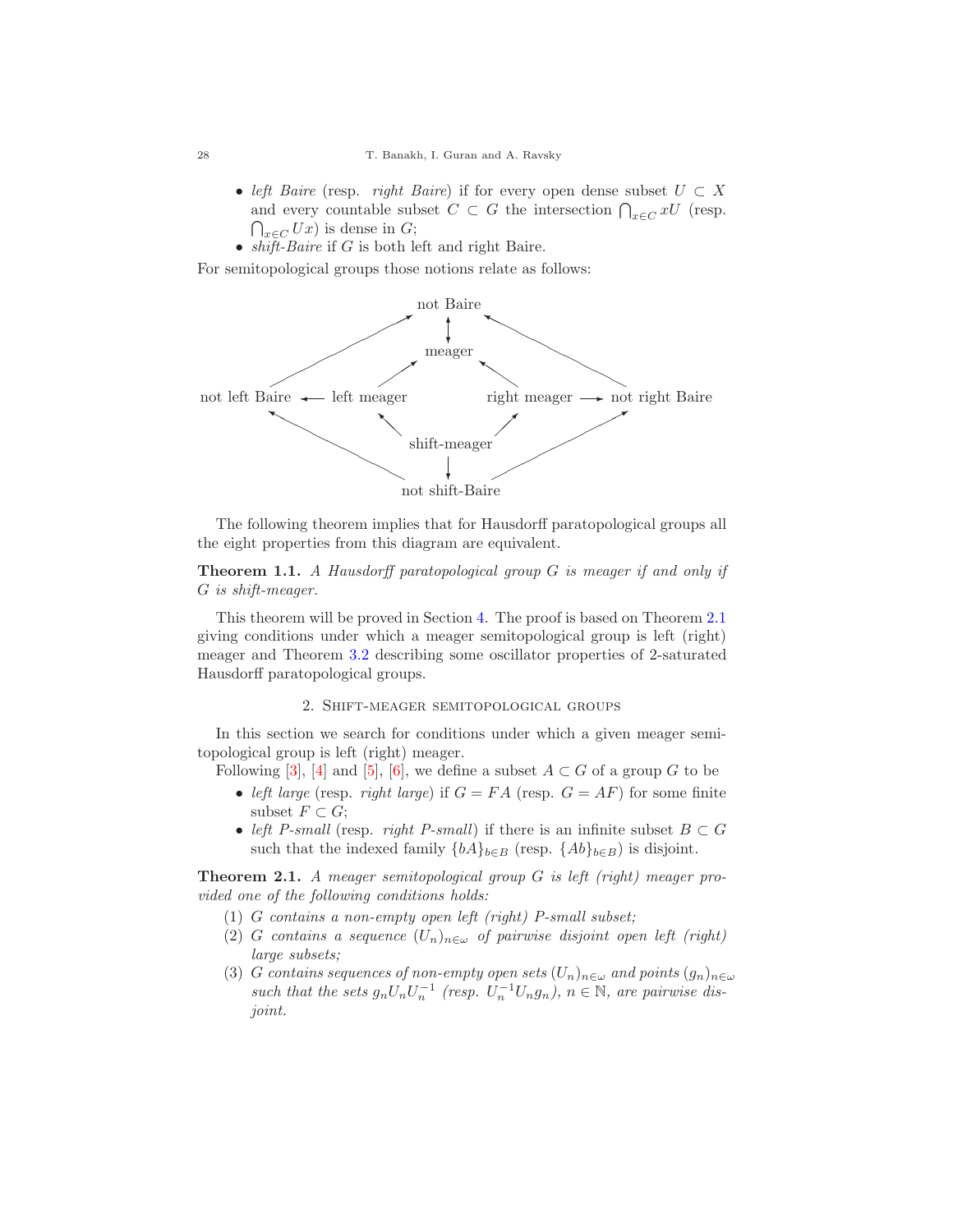*Proof.* (1<sub>l</sub>) Assume that  $U \subset G$  is a non-empty open left P-small subset. We may assume that  $U$  is a neighborhood of the neutral element  $e$  of  $G$ . It follows that there is a countable subset  $B = \{b_n\}_{n \in \omega} \subset G$  such that  $b_n U \cap b_m U = \varnothing$ for any distinct numbers  $n \neq m$ . The countable set B generates a countable subgroup  $H$  of  $G$ . By an  $H$ -cylinder we shall understand an open subset of the form  $HVg$  where  $g \in G$  and  $V \subset U$  is a neighborhood of e. Let  $\mathcal{U} = \{HV_{\alpha}g_{\alpha} : \alpha \in A\}$  be a maximal disjoint family of H-cylinders in G (such a family exists by the Zorn Lemma).

We claim that  $∪\mathcal{U}$  is dense in G. Assuming the converse, we could find a point  $g \in G \setminus \cup \mathcal{U}$  and a neighborhood  $V \subset U$  of e such that  $V g \cap \cup \mathcal{U}$ . Taking into account that  $H \cdot (\cup \mathcal{U}) = \cup \mathcal{U}$ , we conclude that  $H V g \cap \cup \mathcal{U} = \emptyset$  and hence  $U \cup \{HVg\}$  is a disjoint family of H-cylinders that enlarges the family U, which contradicts the maximality of U. Therefore  $\cup \mathcal{U}$  is dense in G and hence  $G \setminus \cup \mathcal{U}$ is a closed nowhere dense subset of G.

The space G, being meager, can be written as the union  $G = \bigcup_{n \in \omega} M_n$  of a sequence  $(M_n)_{n\in\omega}$  of nowhere dense subsets of G. It is easy to see that the set

$$
M = (G \setminus \cup \mathcal{U}) \cup \bigcup_{\alpha \in A} \bigcup_{n \in \omega} b_n(M_n \cap V_\alpha g_\alpha)
$$

is nowhere dense in  $G$  and  $G = HM$ , witnessing that G is left meager.

 $(2_l)$  Assume that G contains a sequence  $(U_n)_{n\in\omega}$  of pairwise disjoint open left large subsets. For every  $n \in \omega$  find a finite subset  $F_n \subset G$  with  $G = F_n \cdot U_n$ . Write  $G = \bigcup_{n \in \omega} M_n$  as countable union of nowhere dense subsets and observe that for every  $n \in \omega$  the subset  $\bigcup_{x \in F_n} x^{-1}(M_n \cap xU_n)$  of  $U_n$  is nowhere dense. Since the family  $\{U_n\}_{n\in\omega}$  is disjoint, the set

$$
M = \bigcup_{n \in \omega} \bigcup_{x \in F_n} x^{-1}(M_n \cap xU_n)
$$

is nowhere dense in G. Since  $\left(\bigcup_{n\in\omega}F_n\right)\cdot M=G$ , the semitopological group G is left meager.

 $(3_l)$  Assume that  $(U_n)_{n\in\omega}$  is a sequence of non-empty open subsets of G and  $(g_n)_{n\in\omega}$  is a sequence of points of G such that the sets  $g_nU_nU_n^{-1}$ ,  $n\in\omega$ , are pairwise disjoint. Using the Zorn Lemma, for every  $n \in \omega$  we can choose a maximal subset  $F_n \subset G$  such that the indexed family  $\{xU_n\}_{x \in F_n}$  is disjoint. If for some  $n \in \omega$  the set  $F_n$  is infinite, then the set  $U_n$  is left P-small and consequently, the group  $G$  is left meager by the first item. So, assume that each set  $F_n$ ,  $n \in \omega$ , is finite. The maximality of  $F_n$  implies that for every  $x \in G$  there is  $y \in F_n$  such that  $xU_n \cap yU_n \neq \emptyset$ . Then  $x \in yU_nU_n^{-1}$  and hence  $G = F_n U_n U_n^{-1}$ , which means that the open set  $U_n U_n^{-1}$  is left large. Since the family  $\{g_n U_n U_n^{-1}\}_{n\in\omega}$  is disjoint, it is legal to apply the second item to conclude that the group  $G$  is left meager.

 $(1<sub>r</sub>)- (3<sub>r</sub>)$ . The right versions of the items  $(1)–(3)$  can be proved by analogy.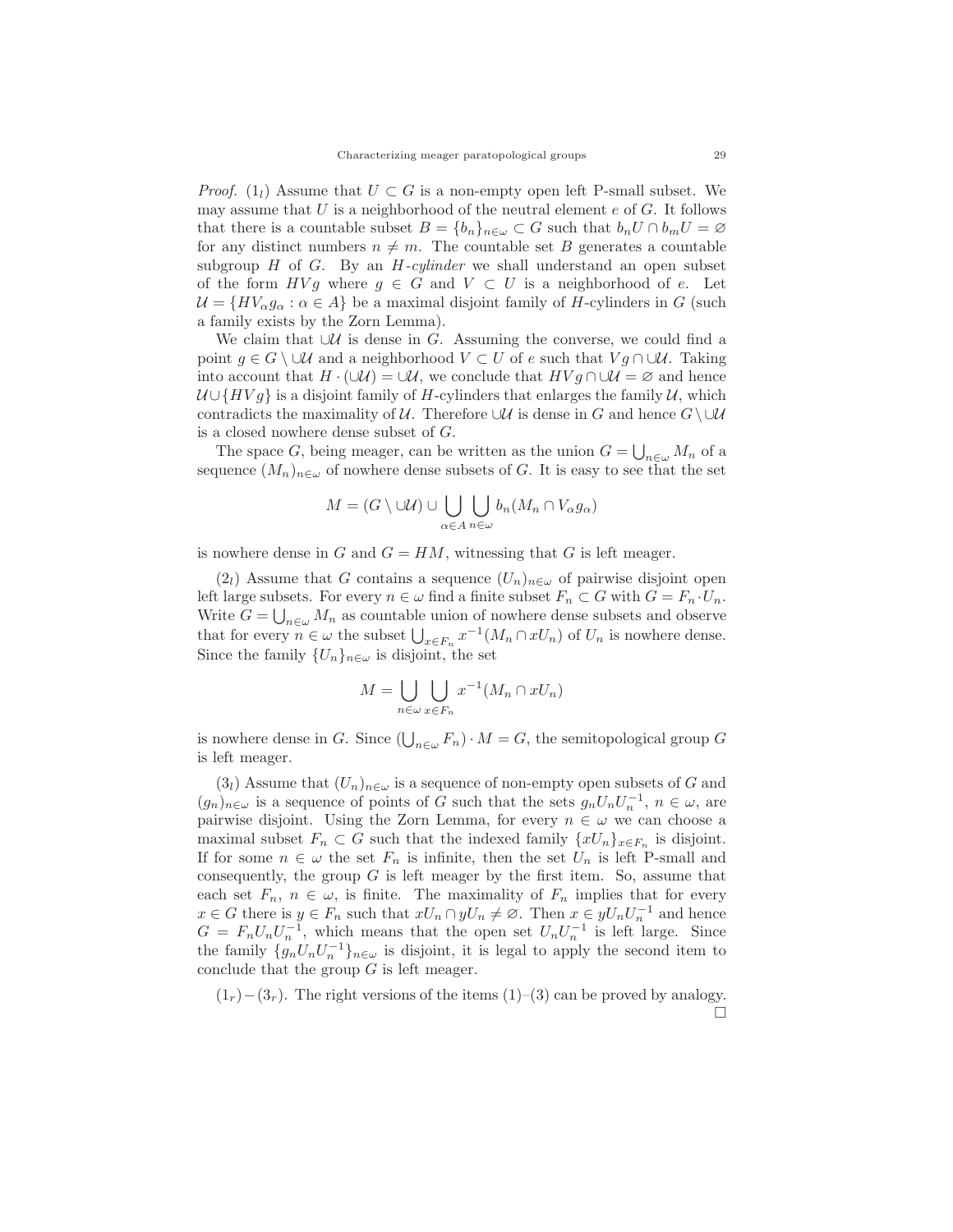#### 3. Oscillation properties of paratopological groups

In this section we establish some oscillation properties of 2-saturated paratopological groups. First, we recall the definition of oscillator topologies on a given paratopological group  $(G, \tau)$ , see [\[2\]](#page-6-8) for more details.

Given a subset  $U \subset G$ , by induction define subsets  $(\pm U)^n$  and  $(\mp U)^n$ ,  $n \in \omega$ , of G letting

$$
(\pm U)^0 = (\mp U)^0 = \{e\} \text{ and } (\pm U)^{n+1} = U(\mp U)^n, (\mp U)^{n+1} = U^{-1}(\pm U)^n
$$

for  $n \geq 0$ . Thus

$$
(\pm U)^n = \underbrace{UU^{-1}U \cdots U^{(-1)^{n-1}}}_{n} \text{ and } (\mp U)^n = \underbrace{U^{-1}UU^{-1} \cdots U^{(-1)^n}}_{n}.
$$

Note that  $((\pm U)^n)^{-1} = (\pm U)^n$  if n is even and  $((\pm U)^n)^{-1} = (\mp U)^n$  if n is odd.

By an *n*-oscillator (resp. a mirror *n*-oscillator) on a topological group  $(G, \tau)$ we understand a set of the form  $(\pm U)^n$  (resp.  $(\mp U)^n$ ) for some neighborhood U of the unit of G. Observe that each n-oscillator in a paratopological group  $(G, \tau)$  is a mirror *n*-oscillator in the mirror paratopological group  $(G, \tau^{-1})$  and vice versa: each mirror *n*-oscillator in  $(G, \tau)$  is an *n*-oscillator in  $(G, \tau^{-1})$ .

By the *n*-oscillator topology on a paratopological group  $(G, \tau)$  we understand the topology  $\tau_n$  consisting of sets  $U \subset G$  such that for each  $x \in U$  there is an *n*-oscillator  $(\pm V)^n$  with  $x \cdot (\pm V)^n \subset U$ .

Let us recall [\[8\]](#page-6-9), [\[1,](#page-6-3) p. 342] that a paratopological group  $(G, \tau)$  is saturated if each non-empty open set  $U \subset G$  has non-empty interior in the mirror topology  $\tau^{-1} = \{U^{-1} : U \in \tau\}.$  This notion can be generalized as follows.

Define a paratopological group  $(G, \tau)$  to be *n-saturated* if each non-empty open set  $U \in \tau_n$  has non-empty interior in the topology  $(\tau^{-1})_n$ .

<span id="page-3-0"></span>**Proposition 3.1.** A paratopological group  $(G, \tau)$  is 2-saturated if no non-empty open subset  $U \subset G$  is P-small.

*Proof.* To prove that G is 2-saturated, take any non-empty open set  $U_2 \in \tau_2$ and find a point  $x \in U_2$  and a neighborhood  $U \in \tau$  of e such that  $xU^2U^{-2} \subset U_2$ . By the Zorn Lemma, there is a maximal subset  $B \subset G$  such that  $bU \cap b'U = \emptyset$ for all distinct points  $b, b' \in B$ . By our hypothesis, U is not P-small, which implies that the set  $B$  is finite. The maximality of  $B$  implies that for each  $x \in G$  the shift  $xU$  meets some shift  $bU, b \in B$ . Consequently,  $x \in bUU^{-1}$  and  $G = \bigcup_{b \in B} bUU^{-1}$ . It follows that the closure  $\overline{UU}^{-1}$  of  $UU^{-1}$  in the topology  $(\tau^{-1})_2$  has non-empty interior. We claim that  $\overline{UU}^{-1} \subset U^2U^{-2}$ . Indeed, given any point  $z \in \overline{UU}^{-1}$ , we conclude that the neighborhood  $U^{-1}zU$  of z in the topology  $(\tau^{-1})_2$  meets  $UU^{-1}$  and hence  $z \in U^2U^{-2}$ . Now we see that the set

$$
U_2 \supset xU^2U^{-2} \supset x\overline{UU^{-1}}
$$

has non-empty interior in the topology  $(\tau^{-1})_2$ , witnessing that the group  $(G, \tau)$ is 2-saturated.  $\Box$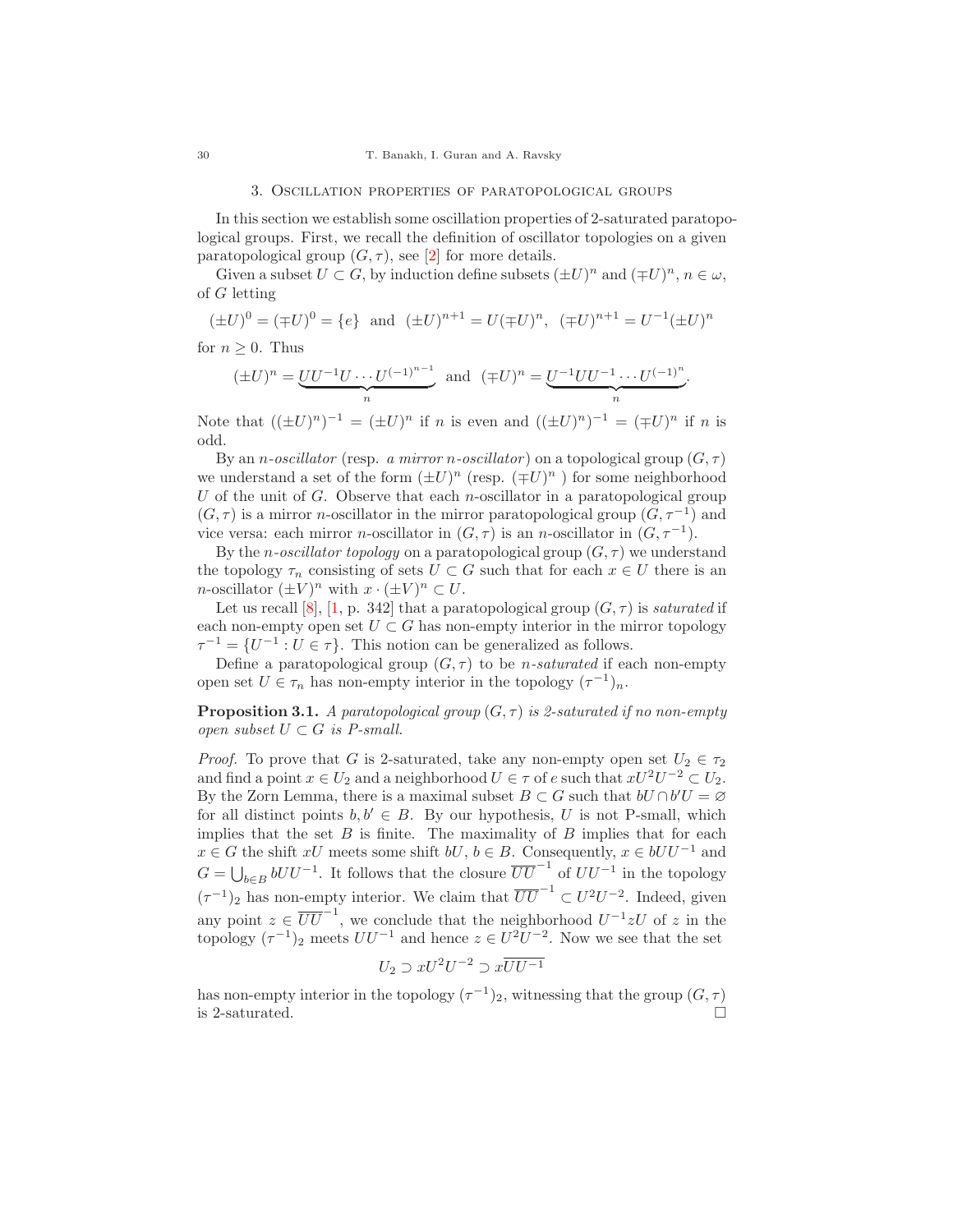By Proposition 2 of [\[2\]](#page-6-8), for each saturated paratopological group  $(G, \tau)$  the semitopological group  $(G, \tau_2)$  is a topological group. This results generalizes to n-saturated groups.

<span id="page-4-0"></span>**Theorem 3.2.** If  $(G, \tau)$  is an n-saturated paratopological group for some  $n \in$ N, then  $(G, \tau_{2n})$  is a topological group.

*Proof.* According to Theorem 1 of [\[2\]](#page-6-8),  $(G, \tau_{2n})$  is a topological group if and only if for every neighborhood  $U \in \tau$  of the neutral element  $e \in G$  there is a neighborhood  $V \in \tau$  of e such that  $(\mp V)^{2n} \subset (\pm U)^{2n}$ .

Since the paratopological group  $(G, \tau)$  is n-saturated, the set  $(\pm U)^n \in \tau_2$ contains an interior point x in the mirror topology  $(\tau^{-1})_n$ . Consequently, there is a neighborhood  $V \in \tau$  of e such that  $(\mp V)^n x \subset (\pm U)^n$ .

Now we consider separately the cases of odd and even n.

1. If *n* is odd, then applying the operation of the inversion to  $( \mp V)^n x \subset$  $(\pm U)^n$ , we get  $x^{-1}(\pm V)^n \subset (\mp U)^n$  and then

$$
(\mp V)^{2n} = (\mp V)^n (\pm V)^n = (\mp V)^n x x^{-1} (\pm V)^n \subset (\pm U)^n (\mp U)^n = (\pm U)^{2n}.
$$
  
2. If *n* is even, then  $(\mp V)^n x \subset (\pm U)^n$  implies  $x^{-1} (\mp V)^n \subset (\pm U)^n$  and  

$$
(\mp V)^{2n} = (\mp V)^n (\mp V)^n = (\mp V)^n x x^{-1} (\mp V)^n \subset (\pm U)^n (\pm U)^n = (\pm U)^{2n}.
$$

According to [\[2\]](#page-6-8), for each 1-saturated Hausdorff paratopological groups  $(G, \tau)$ the group  $(G, \tau_2)$  is a Hausdorff topological group. For 2-saturated group we have a bit weaker result.

<span id="page-4-1"></span>Theorem 3.3. For any non-discrete Hausdorff 2-saturated paratopological group  $(G, \tau)$  the maximal antidiscrete subgroup  $\overline{\{e\}} = \bigcap_{e \in U \in \tau} (\pm U)^4$  of the topological group  $(G, \tau_4)$  is nowhere dense in the topology  $\tau_2$ .

*Proof.* To show that  $\{e\}$  is nowhere dense in the topology  $\tau_2$ , fix any nonempty open set  $U_2 \in \tau_2$ . Since G is not discrete, so is the topology  $\tau_2 \subset$ τ. Consequently, we can find a point x ∈ U<sup>2</sup> \ {e}. Since G is a Hausdorff paratopological group, there is a neighborhood  $U \in \tau$  of e such that  $e \notin$  $xUU^{-1} \subset U_2$ . The continuity of the group operation yields a neighborhood  $V \in \tau$  of e such that  $V^2 \subset U$  and  $V^2x \subset xU$ . Then  $V^2xV^{-2} \subset xUU^{-1} \not\supseteq e$ yields  $V^{-1}V \cap VxV^{-1} = \emptyset$ . Using the shift-invariantness of the topology  $\tau$ , find a neighborhood  $W \in \tau$  of e such that  $W \subset V$  and  $xW \subset Vx$ .

Since the group G is 2-saturated, the open set  $xWW^{-1} \in \tau_2$  has non-empty interior in the topology  $(\tau^{-1})_2$ . Consequently, there is a point  $y \in xWW^{-1}$ and a neighborhood  $O \in \tau$  of e such that  $O \subset W$  and  $O^{-1}yO \subset xWW^{-1}$ . Observe that

$$
O^{-1}O \cap O^{-1}yO \subset V^{-1}V \cap xWW^{-1} \subset V^{-1}V \cap VxV^{-1} = \varnothing
$$
  
and consequently,  $U_2 \ni y \notin OO^{-1}OO^{-1} \supset \overline{\{e\}}.$ 

**Problem 3.4.** Can the topology  $\tau_{2n}$  be antidiscrete for some Hausdorff nsaturated paratopological group?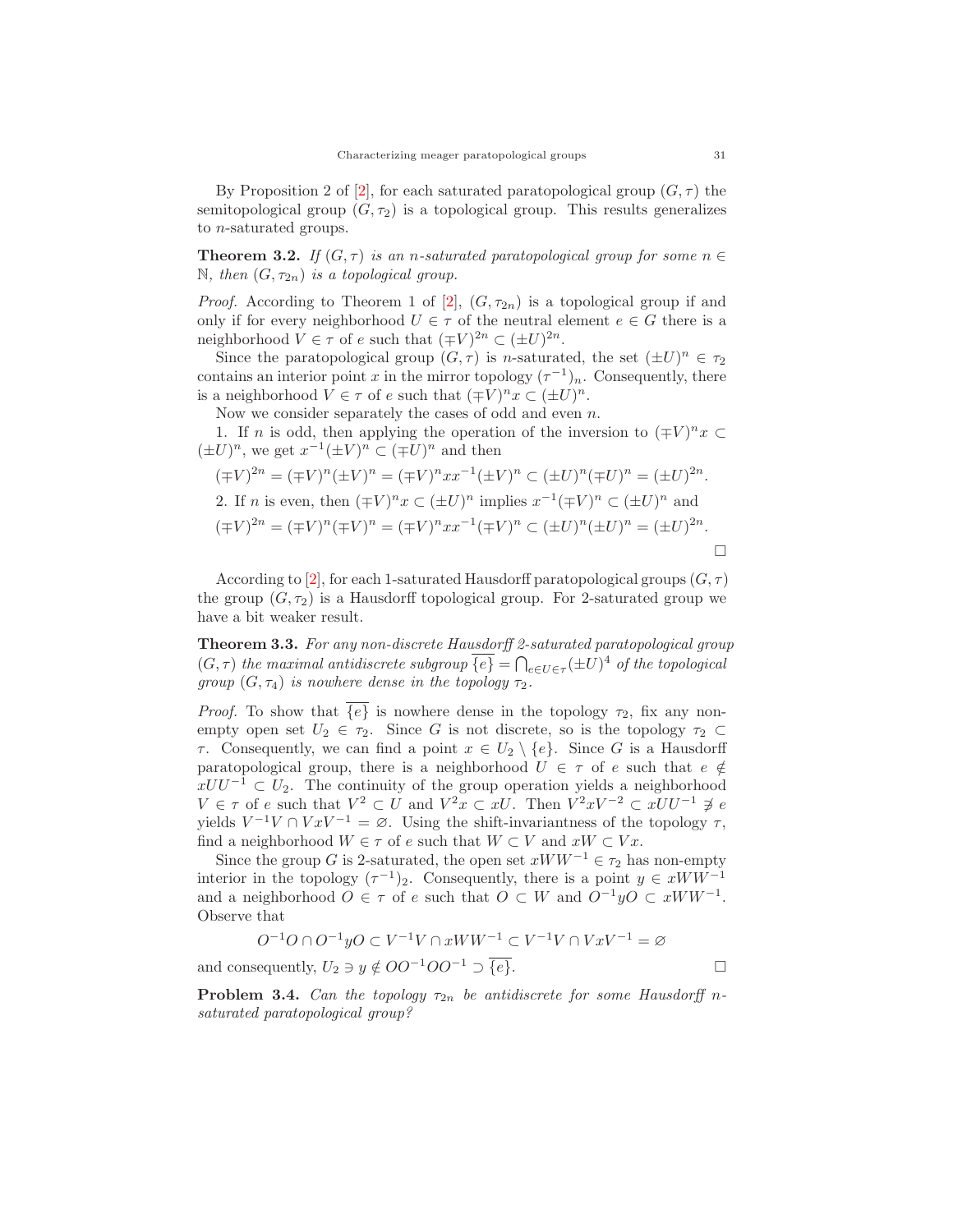**Problem 3.5.** Assume that a paratopological group  $(G, \tau)$  is 2-saturated. Is its mirror paratopological group  $(G, \tau^{-1})$  2-saturated?

## 4. Proof of Theorem [1.1](#page-1-1)

<span id="page-5-0"></span>We need to check that each meager Hausdorff paratopological group  $G$  is left and right meager.

If the paratopological group  $G$  contains a non-empty open left P-small sub-set, then G is left meager by Theorem [2.1\(](#page-1-0)1). So assume that no non-empty open subset of  $G$  is left P-small. In this case Proposition  $3.1$  implies that the paratopological group  $G$  is 2-saturated while Theorem [3.3](#page-4-1) ensures that the topological group  $(G, \tau_4)$  contains a countable disjoint family  $\{W_n\}_{n\in\omega}$  of nonempty open sets. By the definition of the 4th oscillator topology  $\tau_4$  each set  $W_n$  contains a subset of the form  $x_n U_n U^{-1} U_n U_n^{-1}$  where  $x_n \in G$  and  $U_n$  is a neighborhood of the neutral element in the paratopological group G. Since the sets  $x_n U_n U_n^{-1} \subset W_n$ ,  $n \in \omega$ , are pairwise disjoint, we can apply Theorem [2.1\(](#page-1-0)3) to conclude that the paratopological group  $G$  is left meager.

By analogy we can prove that  $G$  is right meager.

## 5. Discussion and Open Problems

The following example shows that without any restrictions, a meager semitopological group needs not be shift-meager.

**Example 5.1.** Let G be an uncountable group whose cardinality  $|G|$  has countable cofinality. Endow the group G with the shift-invariant topology generated by the base  $\{G \setminus A : |A| < |G|\}$ . It is easy to see that a subset  $A \subset G$  is nowhere dense if and only if it is not dense if and only if  $|A| < |G|$ . This observation implies that G is meager (because  $|G|$  has countable cofinality). On the other hand, the semi-topological group G is not shift-meager because for every nowhere dense subset  $A \subset G$  and every countable subset  $C \subset G$  we get  $|A| < |G|$  and hence  $G \neq CA$  because  $|CA| < \max\{R_0, |A|\} < |G|$ .

Problem 5.2. Is each meager paratopological group G shift-meager?

Problem 5.3. Is each meager Hausdorff semitopological group shift-meager?

Problem 5.4. Is each left meager semitopological group right meager?

Also we do not know is the following semigroup version of Theorem [1.1](#page-1-1) holds.

Problem 5.5. Let S be an open meager subsemigroup of a Hausdorff paratopological group G. Is  $S \subset CA$  for some nowhere dense subset  $A \subset S$  and a countable subset  $C \subset G$ ?